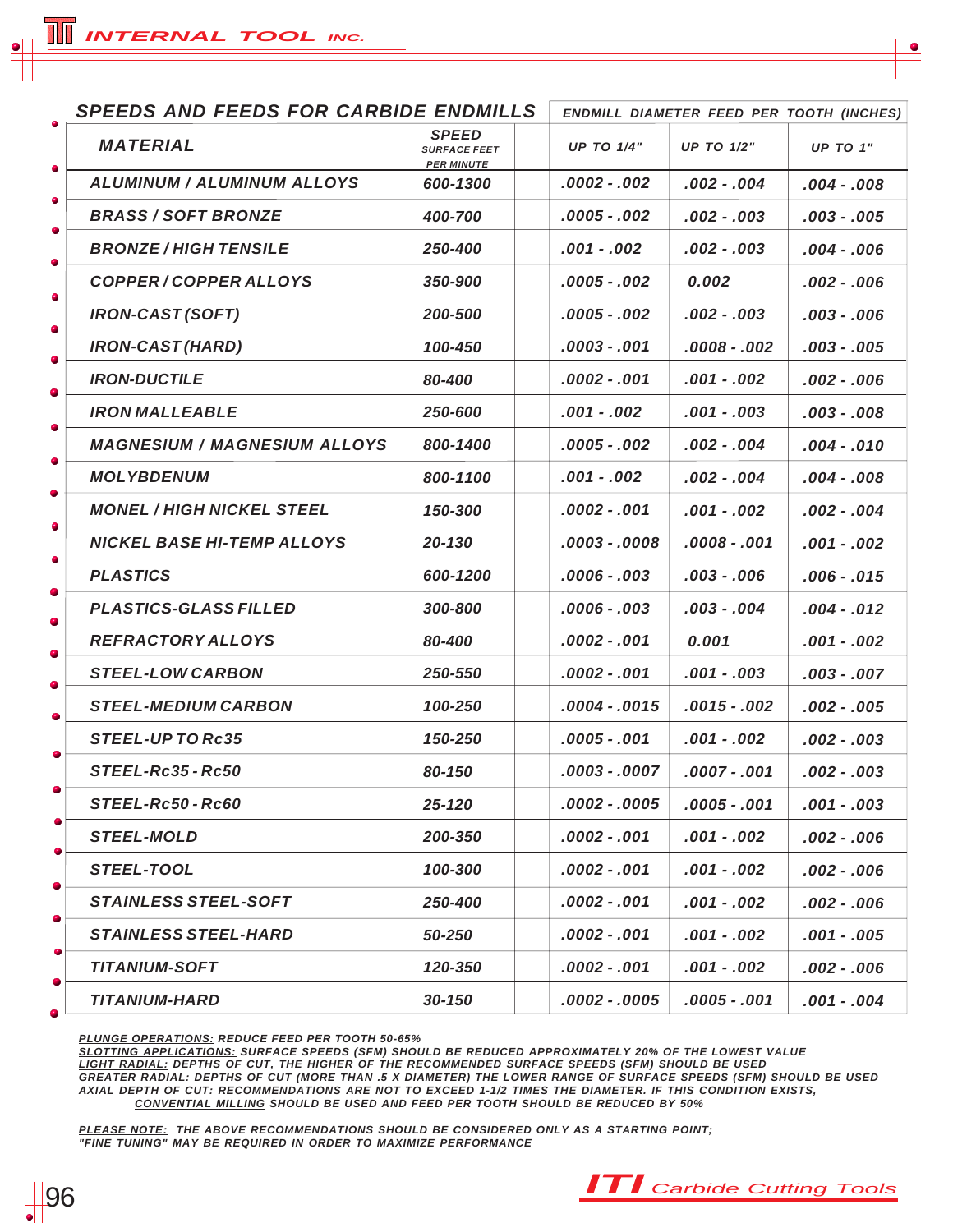# *SPEEDS AND FEEDS*

|                  | <b>SPEEDS AND FEEDS FOR BORING TOOLS</b> |                                                          |                                                       |                                                                  | <b>DEPTH OF CUT</b>                                                    |                                                                               |
|------------------|------------------------------------------|----------------------------------------------------------|-------------------------------------------------------|------------------------------------------------------------------|------------------------------------------------------------------------|-------------------------------------------------------------------------------|
| <b>MATERIAL</b>  | <b>TYPE</b>                              | <b>SPEED</b><br><b>SURFACE FEET</b><br><b>PER MINUTE</b> | <b>FEED</b><br><b>INCHES PER</b><br><b>REVOLUTION</b> | <b>INSERT BARS</b><br><b>SERIES 16THRU 18</b><br>PAGE 45 THRU 48 | <b>SOLID CARBIDE BARS</b><br><b>OUR SERIES 10</b><br>PAGE <sub>2</sub> | <b>TIN COATED SOLID</b><br><b>CARBIDE BARS</b><br><b>OUR SERIES 11 PAGE 3</b> |
|                  | <b>TEFLON</b>                            | 500-600                                                  | $.003 - .006$                                         | .007                                                             | .012                                                                   | .016                                                                          |
|                  | <b>NYLON</b>                             | 700-800                                                  | $.001 - .003$                                         | .007                                                             | .012                                                                   | .016                                                                          |
| <b>PLASTIC</b>   | <b>PHENOLIC</b>                          | 700-800                                                  | $.001 - .003$                                         | .007                                                             | .012                                                                   | .016                                                                          |
|                  | <b>GLASS FILLED</b>                      | 700-800                                                  | $.001 - .003$                                         | .005                                                             | .012                                                                   | .016                                                                          |
| <b>MAGNESIUM</b> | AZ, AM, EZ, ZE, HK                       | 750-1500                                                 | $.005 - .012$                                         | .008                                                             | .012                                                                   | .016                                                                          |
| <b>ALUMINUM</b>  | 2021 THRU 6061                           | 700-1400                                                 | $.005 - .012$                                         | .008                                                             | .014                                                                   | .018                                                                          |
| <b>COPPER</b>    | 101-707                                  | 600-800                                                  | $.003 - .005$                                         | .008                                                             | .014                                                                   | .016                                                                          |
|                  | 834-978                                  | 600-800                                                  | $.003 - .005$                                         | .008                                                             | .014                                                                   | .016                                                                          |
| <b>BRASS</b>     |                                          | 350-400                                                  | $.001 - .003$                                         | .006                                                             | .011                                                                   | .012                                                                          |
| <b>BRONZE</b>    |                                          | 300-400                                                  | $.001 - .002$                                         | .006                                                             | .011                                                                   | .012                                                                          |
|                  | <b>GRAY</b>                              | 250-350                                                  | $.004-.010$                                           | .007                                                             | .007                                                                   | .009                                                                          |
| <b>CASTIRON</b>  | <b>DUCTILE</b>                           | 250-350                                                  | $.004 - .010$                                         | .007                                                             | .007                                                                   | .009                                                                          |
|                  | <b>MALLEABLE</b>                         | 250-350                                                  | $.004 - .010$                                         | .007                                                             | .007                                                                   | .009                                                                          |
|                  | 1005-1029                                | 100-300                                                  | $.003 - .007$                                         | .007                                                             | .014                                                                   | .016                                                                          |
|                  | 1030-1055                                | 100-300                                                  | $.003 - .007$                                         | .007                                                             | .014                                                                   | .016                                                                          |
|                  | 1060-1095                                | 150-400                                                  | $.003 - .005$                                         | .007                                                             | .014                                                                   | .016                                                                          |
|                  | 10L45-10L50                              | 300-500                                                  | $.004 - .006$                                         | .007                                                             | .014                                                                   | .016                                                                          |
|                  | 12L13-12L15                              | 300-500                                                  | $.003 - .005$                                         | .007                                                             | .014                                                                   | .016                                                                          |
|                  | 41L30-41L50                              | 200-400                                                  | $.003 - .005$                                         | .007                                                             | .014                                                                   | .016                                                                          |
| <b>STEEL</b>     | 4140-4150                                | 150-400                                                  | $.003 - .005$                                         | .007                                                             | .014                                                                   | .016                                                                          |
|                  | 4140 (35 HRC)                            | 90-125                                                   | $.001 - .004$                                         | .004                                                             | .007                                                                   | .008                                                                          |
|                  | 8617-8622                                | 100-300                                                  | $.002 - .004$                                         | .007                                                             | .006                                                                   | .007                                                                          |
|                  | $M1 - M6$                                | 150-250                                                  | $.003 - .008$                                         | .006                                                             | .005                                                                   | .006                                                                          |
|                  | H <sub>10</sub> -H <sub>19</sub>         | 150-250                                                  | $.003 - .007$                                         | .006                                                             | .005                                                                   | .006                                                                          |
|                  | D <sub>2</sub> -D <sub>7</sub>           | 150-250                                                  | $.004 - .010$                                         | .006                                                             | .005                                                                   | .006                                                                          |
|                  | A2-A9, 01-07                             | 150-250                                                  | $.003 - .008$                                         | .006                                                             | .005                                                                   | .006                                                                          |
|                  | W1, W2                                   | 150-250                                                  | $.003 - .008$                                         | .006                                                             | .006                                                                   | .007                                                                          |
|                  | M-50, 52100                              | 300-400                                                  | $.004 - .010$                                         | .007                                                             | .006                                                                   | .007                                                                          |
| <b>TITANIUM</b>  | <b>TI-9AI-6V</b>                         | 90-250                                                   | $.001 - .003$                                         | .005                                                             | .008                                                                   | .011                                                                          |
|                  | 201-385                                  | 100-250                                                  | $.001 - .004$                                         | .005                                                             | .008                                                                   | .012                                                                          |
| <b>STAINLESS</b> | 405-446                                  | 100-250                                                  | $.001 - .004$                                         | .005                                                             | .008                                                                   | .012                                                                          |
|                  | 15-5PH, 16-6PH, 14-4PH                   | 300-400                                                  | $.002 - .004$                                         | .005                                                             | .008                                                                   | .012                                                                          |
| <b>NICKEL</b>    | <b>NICKEL 200-230</b>                    | 100-250                                                  | $.002 - .005$                                         | .004                                                             | .007                                                                   | .009                                                                          |
| <b>MONEL</b>     |                                          | 80-120                                                   | $.001 - .003$                                         | .004                                                             | .007                                                                   | .009                                                                          |
| <b>INCONEL</b>   |                                          | 80-120                                                   | $.001 - .003$                                         | .004                                                             | .007                                                                   | .009                                                                          |
| WASPALOY         |                                          | 80-120                                                   | $.001 - .003$                                         | .004                                                             | .007                                                                   | .009                                                                          |
|                  |                                          | 80-120                                                   | $.001 - .003$                                         | .004                                                             | .007                                                                   | .009                                                                          |

*RPM=SFMX12*<br>(¶)*XDIAMETER* 

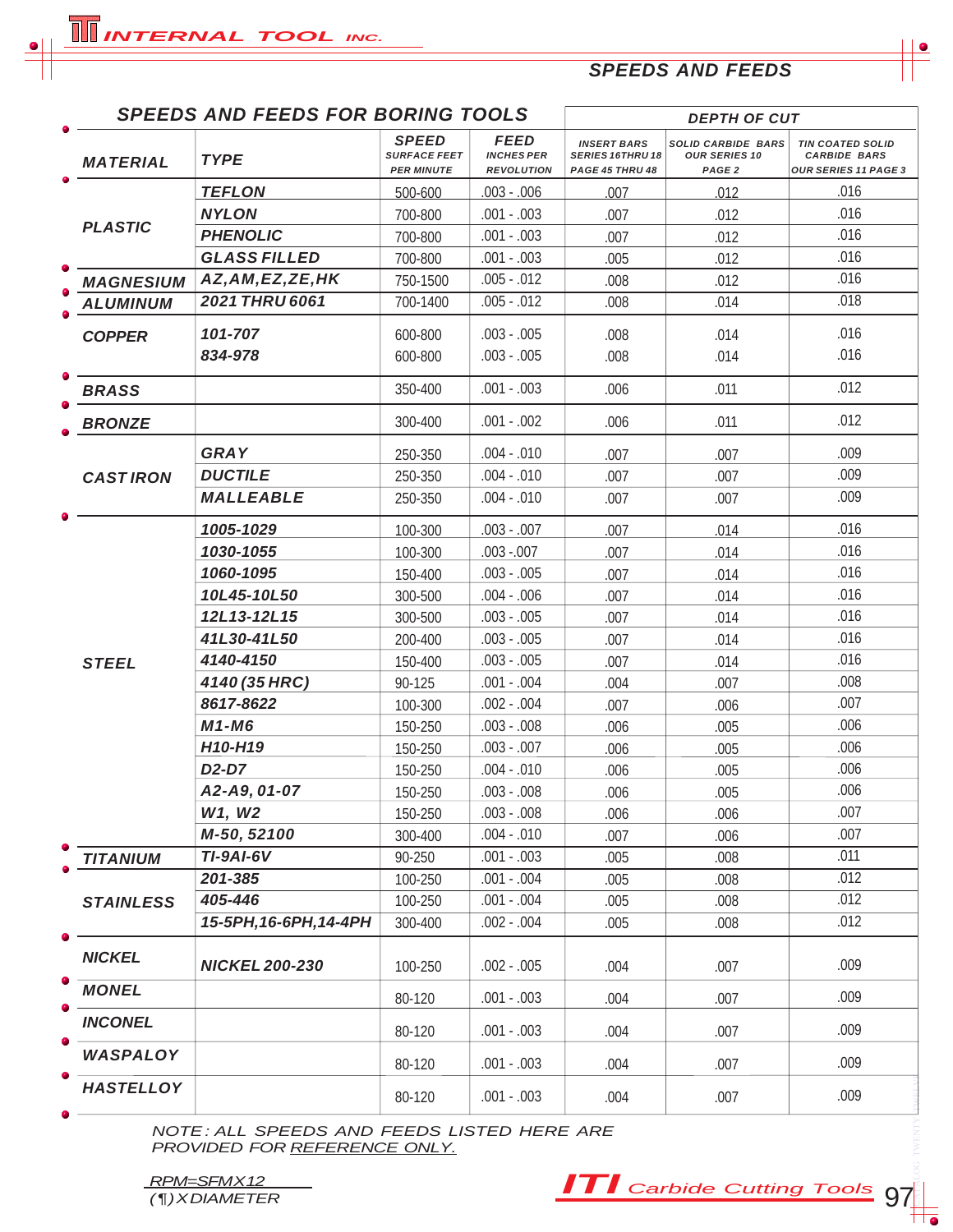*INTERNAL TOOL INC.*

|                  | <b>SPEEDS AND FEEDS FOR GROOVING TOOLS</b> |                                                   | <b>FEED</b>                                              | <b>FEED</b>                                             | <b>FEED</b>                                                                  |
|------------------|--------------------------------------------|---------------------------------------------------|----------------------------------------------------------|---------------------------------------------------------|------------------------------------------------------------------------------|
|                  |                                            |                                                   | Inches per<br>revolution                                 | Inches per<br>revolution                                | Inches per<br>revolution                                                     |
| <b>MATERIAL</b>  | <b>TYPE</b>                                | SPEED<br><b>SURFACE FEET</b><br><b>PER MINUTE</b> | <b>CARBIDE INSERT</b><br><b>OUR SERIES 26</b><br>PAGE 53 | <b>SOLID CARBIDE</b><br><b>OUR SERIES 20</b><br>PAGE 10 | <b>TIN COATED SOLID</b><br><b>CARBIDE</b><br><b>OUR SERIES 22</b><br>PAGE 11 |
|                  | <b>TEFLON</b>                              | 350-400                                           | $.003 - .006$                                            | .007                                                    | .012                                                                         |
| <b>PLASTIC</b>   | <b>NYLON</b>                               | 350-600                                           | $.001 - .003$                                            | .007                                                    | .012                                                                         |
|                  | <b>PHENOLIC</b>                            | 500-600                                           | $.001 - .003$                                            | .007                                                    | .012                                                                         |
|                  | <b>GLASS FILLED</b>                        | 250-300                                           | $.001 - .003$                                            | .005                                                    | .012                                                                         |
| <b>MAGNESIUM</b> | AZ, AM, EZ, ZE, HK                         | 850-1000                                          | $.005 - .012$                                            | .008                                                    | .012                                                                         |
| <b>ALUMINUM</b>  | 2021 THRU 6061                             | 900-1000                                          | $.005 - .012$                                            | .008                                                    | .014                                                                         |
| <b>COPPER</b>    | 101-707                                    | 150-170                                           | $.003 - .005$                                            | .008                                                    | .014                                                                         |
|                  | 834-978                                    | 500-600                                           | $.003 - .005$                                            | .008                                                    | .014                                                                         |
| <b>BRASS</b>     |                                            | 200-250                                           | $.001 - .003$                                            | .006                                                    | .011                                                                         |
| <b>BRONZE</b>    |                                            | 200-250                                           | $.001 - .002$                                            | .006                                                    | .011                                                                         |
|                  | <b>GRAY</b>                                | 120-350                                           | $.004 - .010$                                            | .007                                                    | .007                                                                         |
| <b>CASTIRON</b>  | <b>DUCTILE</b>                             | 70-350                                            | $.004 - .010$                                            | .007                                                    | .007                                                                         |
|                  | <b>MALLEABLE</b>                           | 75-550                                            | $.004 - .010$                                            | .007                                                    | .007                                                                         |
|                  | 1005-1029                                  | 250-450                                           | $.003 - .007$                                            | .007                                                    | .014                                                                         |
|                  | 1030-1055                                  | 110-370                                           | $.003 - .007$                                            | .007                                                    | .014                                                                         |
|                  | 1060-1095                                  | 90-250                                            | $.003 - .005$                                            | .007                                                    | .014                                                                         |
|                  | 10L45-10L50                                | 130-450                                           | $.004 - .006$                                            | .007                                                    | .014                                                                         |
|                  | 12L13-12L15                                | 550-600                                           | $.003 - .005$                                            | .007                                                    | .014                                                                         |
|                  | 41L30-41L50                                | 65-350                                            | $.003 - .005$                                            | .007                                                    | .014                                                                         |
| <b>STEEL</b>     | 4140-4150                                  | 65-400                                            | $.003 - .005$                                            | .007                                                    | .014                                                                         |
|                  | 4140 (35 HRc)                              | 190-200                                           | $.001 - .004$                                            | .004                                                    | .007                                                                         |
|                  | 8617-8622                                  | 100-400                                           | $.002 - .004$                                            | .007                                                    | .006                                                                         |
|                  | M1-M6                                      | 150-200                                           | $.003 - .008$                                            | .006                                                    | .005                                                                         |
|                  | <u>H10-H19</u>                             | 65-250                                            | $.003 - .007$                                            | .006                                                    | .005                                                                         |
|                  | $D2-D7$                                    | 150-200                                           | $.004 - .010$                                            | .006                                                    | .005                                                                         |
|                  | A2-A9, 01-07                               | 150-250                                           | $.003 - .008$                                            | .006                                                    | .005                                                                         |
|                  | W1, W2                                     | 150-250                                           | $.003 - .008$                                            | .006                                                    | .006                                                                         |
|                  | M-50, 52100                                | 60-300                                            | $.004 - .010$                                            | .007                                                    | .006                                                                         |
| <b>TITANIUM</b>  | <b>TI-9AI-6V</b>                           | 90-100                                            | $.001 - .003$                                            | .005                                                    | .008                                                                         |
|                  | 201-385                                    | 200-280                                           | $.001 - .004$                                            | .005                                                    | .008                                                                         |
| <b>STAINLESS</b> | 405-446                                    | 250-300                                           | $.001 - .004$                                            | .005                                                    | .008                                                                         |
|                  | 15-5PH, 16-6PH, 14-4PH                     | 100-200                                           | $.002 - .004$                                            | .005                                                    | .008                                                                         |
| <b>NICKEL</b>    | <b>NICKEL 200-230</b>                      | 200-250                                           | $.002 - .005$                                            | .004                                                    | .007                                                                         |
| <b>MONEL</b>     |                                            | 100-150                                           | $.001 - .003$                                            | .004                                                    | .007                                                                         |
| <b>INCONEL</b>   |                                            | 40-50                                             | $.001 - .003$                                            | .004                                                    | .007                                                                         |
| <b>WASPALOY</b>  |                                            | 70-100                                            | $.001 - .003$                                            | .004                                                    | .007                                                                         |
| <b>HASTELLOY</b> |                                            | 70-90                                             | $.001 - .003$                                            | .004                                                    | .007                                                                         |

 *NOTE : ALL SPEEDS AND FEEDS LISTED HERE ARE PROVIDED FOR REFERENCE ONLY.*



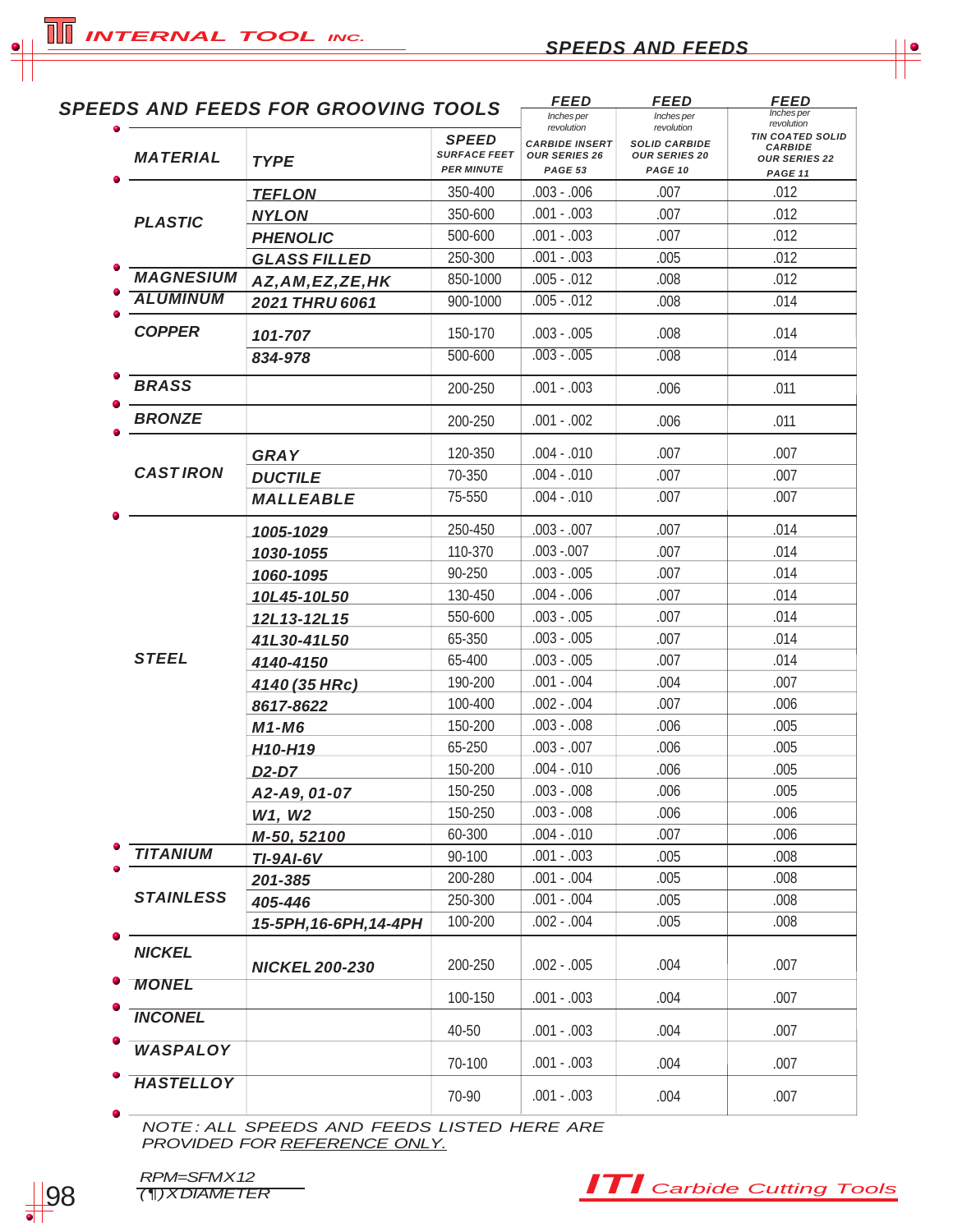## *SPEEDS AND FEEDS FOR KEY CUTTERS*

| <b>MATERIAL</b>  | <b>TYPE</b>                      | SPEED<br><b>SURFACE FEET</b><br><b>PER MINUTE</b> |
|------------------|----------------------------------|---------------------------------------------------|
|                  | <b>TEFLON</b>                    | 200                                               |
|                  | <b>NYLON</b>                     | 200                                               |
| <b>PLASTIC</b>   | <b>PHENOLIC</b>                  | 180                                               |
|                  | <b>GLASS FILLED</b>              | 150                                               |
| <b>MAGNESIUM</b> | AZ, AM, EZ, ZE, HK               | 300                                               |
| <b>ALUMINUM</b>  | <b>2021 THRU 6061</b>            | 300                                               |
| <b>COPPER</b>    | 101-707                          | 100                                               |
|                  | 834-978                          | 200                                               |
|                  |                                  |                                                   |
| <b>BRASS</b>     |                                  | 250                                               |
| <b>BRONZE</b>    |                                  | 230                                               |
|                  | <b>GRAY</b>                      | 180                                               |
| <b>CASTIRON</b>  | <b>DUCTILE</b>                   | 140                                               |
|                  | <b>MALLEABLE</b>                 | 100                                               |
|                  | <u>1005-1029</u>                 | 180                                               |
|                  | 1030-1055                        | 180                                               |
|                  | 1060-1095                        | 170                                               |
|                  | 10L45-10L50                      | 165                                               |
|                  | 12L13-12L15                      | 160                                               |
|                  | 41L30-41L50                      | 150                                               |
| <b>STEEL</b>     | 4140-4150                        | 140                                               |
|                  | 4140 (35 HRc)                    | 130                                               |
|                  | 8617-8622                        | 120                                               |
|                  | M1-M6                            | 110                                               |
|                  | H <sub>10</sub> -H <sub>19</sub> | 100                                               |
|                  | <u>D2-D7___</u>                  | 90                                                |
|                  | A2-A9, 01-07                     | 80                                                |
|                  | W1, W2                           | 70                                                |
|                  | M-50, 52100                      | 60                                                |
| <b>TITANIUM</b>  | <b>TI-9AI-6V</b>                 | 90                                                |
|                  | 201-385                          | 100                                               |
| <b>STAINLESS</b> | 405-446                          | 110                                               |
|                  | 15-5PH, 16-6PH, 14-4PH           | 120                                               |
| <b>NICKEL</b>    | <b>NICKEL 200-230</b>            | 80                                                |
| <b>MONEL</b>     |                                  | 80                                                |
| <b>INCONEL</b>   |                                  | 80                                                |
| WASPALOY         |                                  | 80                                                |
| <b>HASTELLOY</b> |                                  | 80                                                |

 *FORMULA FOR COMPUTING SPINDLE SPEED IS.*

*SURFACE FEET PER MINUTE FACTOR X 4 = \_\_\_* **?**

*\_\_\_\_ DIVIDED BY DIAMETER OF CUTTER =\_\_\_\_RPM* **?**

### *EXAMPLE CUTTING ALUMINUM WITH A 3/4" KEY CUTTER 300 X 4 = 1200 divided by .750 = 1600 RPM*

| surface feet | <b>MULTIPLIEI</b> | cutter diameter |  |
|--------------|-------------------|-----------------|--|

### *FORMULA FOR COMPUTING TABLE SPEED IS.*

*.001 X NUMBER OF TEETH IN CUTTER X RPM*

# *EXAMPLE CUTTING ALUMINUM WITH A 3/4" KEY CUTTER .001 X 10 X 1600 = 16 MULTIPLIER*<br>NUMBER OF<br>TEETH<br>RPM *INCHES PER MINUTE*

 *NOTE : ALL SPEEDS AND FEEDS LISTED HERE ARE PROVIDED FOR REFERENCE ONLY.*

*ITI Carbide Cutting Tools* 99

CATALOG TWENTY TWELVE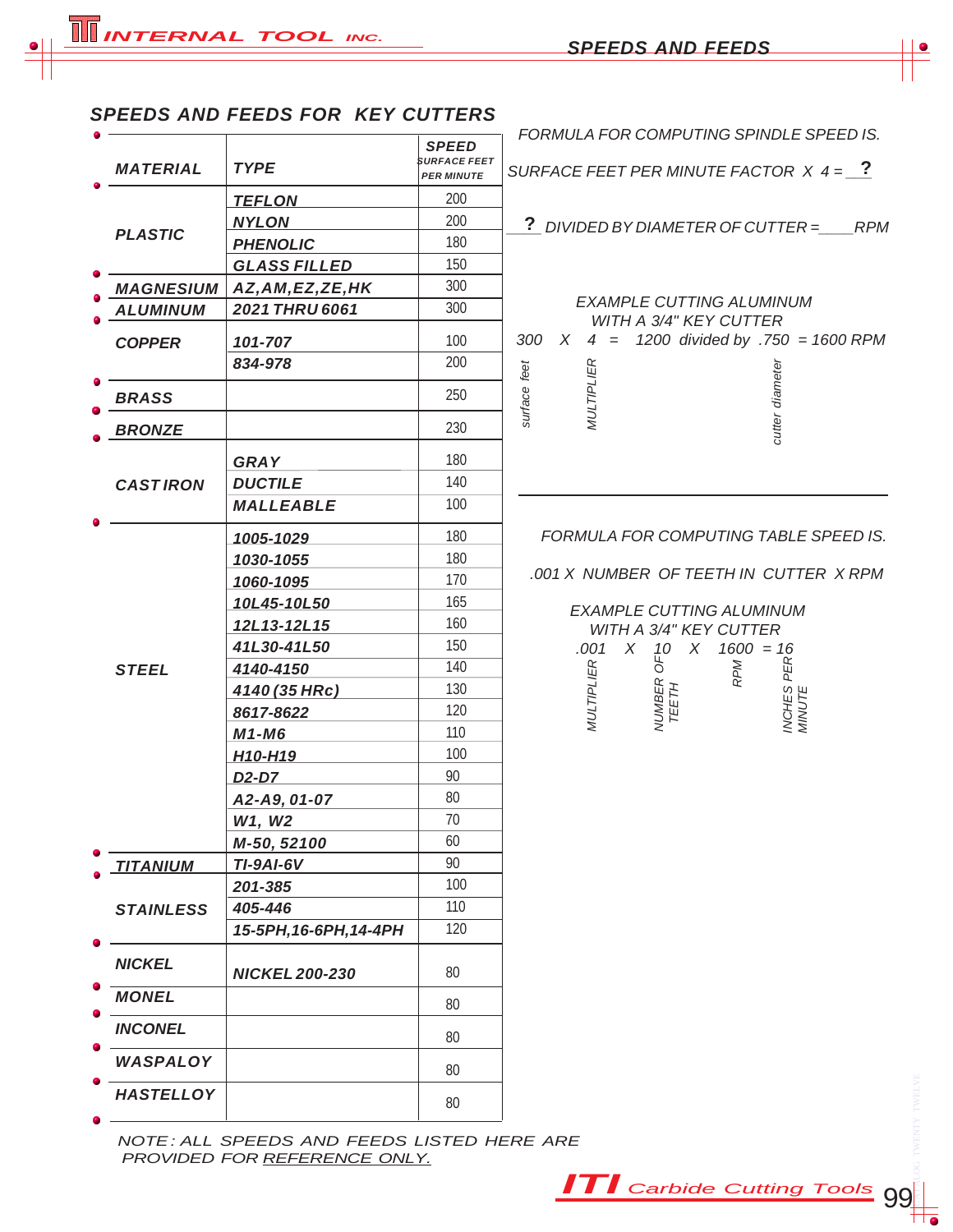| <b>INTERNAL TOOL INC.</b> |  |
|---------------------------|--|
|                           |  |

**TH** 

| <b>MATERIAL</b>  | <b>SPEEDS AND FEEDS FOR GROOVING TOOLS</b><br><b>TYPE</b> | <b>SPEED</b><br><b>SURFACE FEET</b> | <b>FEED</b><br>Inches per<br>revolution<br><b>CARBIDE INSERT</b><br><b>OUR SERIES 26</b> | <b>FEED</b><br>Inches per<br>revolution<br><b>SOLID CARBIDE</b><br><b>OUR SERIES 20</b> | <i>FEED</i><br>Inches per<br>revolution<br><b>TIN COATED SOLID</b><br><b>CARBIDE</b><br><b>OUR SERIES 22</b> |
|------------------|-----------------------------------------------------------|-------------------------------------|------------------------------------------------------------------------------------------|-----------------------------------------------------------------------------------------|--------------------------------------------------------------------------------------------------------------|
|                  |                                                           | <b>PER MINUTE</b><br>350-400        | PAGE 53<br>$.003 - .006$                                                                 | PAGE 10<br>.007                                                                         | PAGE 11<br>.012                                                                                              |
|                  | <b>TEFLON</b>                                             | 350-600                             | $.001 - .003$                                                                            | .007                                                                                    | .012                                                                                                         |
| <b>PLASTIC</b>   | <b>NYLON</b>                                              | 500-600                             | $.001 - .003$                                                                            | .007                                                                                    | .012                                                                                                         |
|                  | <b>PHENOLIC</b>                                           | 250-300                             | $.001 - .003$                                                                            | .005                                                                                    | .012                                                                                                         |
| <b>MAGNESIUM</b> | <b>GLASS FILLED</b>                                       | 850-1000                            | $.005 - .012$                                                                            | .008                                                                                    | .012                                                                                                         |
| <b>ALUMINUM</b>  | AZ, AM, EZ, ZE, HK                                        | 900-1000                            | $.005 - .012$                                                                            | .008                                                                                    | .014                                                                                                         |
|                  | 2021 THRU 6061                                            |                                     |                                                                                          |                                                                                         |                                                                                                              |
| <b>COPPER</b>    | 101-707                                                   | 150-170                             | $.003 - .005$                                                                            | .008                                                                                    | .014                                                                                                         |
|                  | 834-978                                                   | 500-600                             | $.003 - .005$                                                                            | .008                                                                                    | .014                                                                                                         |
| <b>BRASS</b>     |                                                           | 200-250                             | $.001 - .003$                                                                            | .006                                                                                    | .011                                                                                                         |
|                  |                                                           |                                     |                                                                                          |                                                                                         |                                                                                                              |
| <b>BRONZE</b>    |                                                           | 200-250                             | $.001 - .002$                                                                            | .006                                                                                    | .011                                                                                                         |
|                  | <b>GRAY</b>                                               | 120-350                             | $.004 - .010$                                                                            | .007                                                                                    | .007                                                                                                         |
| <b>CASTIRON</b>  | <b>DUCTILE</b>                                            | 70-350                              | $.004 - .010$                                                                            | .007                                                                                    | .007                                                                                                         |
|                  | <b>MALLEABLE</b>                                          | 75-550                              | $.004 - .010$                                                                            | .007                                                                                    | .007                                                                                                         |
|                  |                                                           | 250-450                             | $.003 - .007$                                                                            | .007                                                                                    | .014                                                                                                         |
|                  | 1005-1029                                                 | 110-370                             | $.003 - .007$                                                                            | .007                                                                                    | .014                                                                                                         |
|                  | 1030-1055                                                 | 90-250                              | $.003 - .005$                                                                            | .007                                                                                    | .014                                                                                                         |
|                  | 1060-1095                                                 | 130-450                             | $.004 - .006$                                                                            | .007                                                                                    | .014                                                                                                         |
|                  | 10L45-10L50<br>12L13-12L15                                | 550-600                             | $.003 - .005$                                                                            | .007                                                                                    | .014                                                                                                         |
| <b>STEEL</b>     | 41L30-41L50                                               | 65-350                              | $.003 - .005$                                                                            | .007                                                                                    | .014                                                                                                         |
|                  | 4140-4150                                                 | 65-400                              | $.003 - .005$                                                                            | .007                                                                                    | .014                                                                                                         |
|                  | 4140 (35 HRc)                                             | 190-200                             | $.001 - .004$                                                                            | .004                                                                                    | .007                                                                                                         |
|                  | 8617-8622                                                 | 100-400                             | $.002 - .004$                                                                            | .007                                                                                    | .006                                                                                                         |
|                  | $M1-M6$                                                   | 150-200                             | $.003 - .008$                                                                            | .006                                                                                    | .005                                                                                                         |
|                  | H <sub>10</sub> -H <sub>19</sub>                          | 65-250                              | $.003 - .007$                                                                            | .006                                                                                    | .005                                                                                                         |
|                  | D <sub>2</sub> -D <sub>7</sub>                            | 150-200                             | $.004 - .010$                                                                            | .006                                                                                    | .005                                                                                                         |
|                  | A2-A9, 01-07                                              | 150-250                             | $.003 - .008$                                                                            | .006                                                                                    | .005                                                                                                         |
|                  | W1, W2                                                    | 150-250                             | $.003 - .008$                                                                            | .006                                                                                    | .006                                                                                                         |
|                  | M-50, 52100                                               | 60-300                              | $.004 - .010$                                                                            | .007                                                                                    | .006                                                                                                         |
| <b>TITANIUM</b>  | <b>TI-9AI-6V</b>                                          | 90-100                              | $.001 - .003$                                                                            | .005                                                                                    | .008                                                                                                         |
|                  | 201-385                                                   | 200-280                             | $.001 - .004$                                                                            | .005                                                                                    | .008                                                                                                         |
| <b>STAINLESS</b> | 405-446                                                   | 250-300                             | $.001 - .004$                                                                            | .005                                                                                    | .008                                                                                                         |
|                  | 15-5PH, 16-6PH, 14-4PH                                    | 100-200                             | $.002 - .004$                                                                            | .005                                                                                    | .008                                                                                                         |
| <b>NICKEL</b>    | <b>NICKEL 200-230</b>                                     | 200-250                             | $.002 - .005$                                                                            | .004                                                                                    | .007                                                                                                         |
| <b>MONEL</b>     |                                                           | 100-150                             | $.001 - .003$                                                                            | .004                                                                                    | .007                                                                                                         |
| <b>INCONEL</b>   |                                                           | 40-50                               | $.001 - .003$                                                                            | .004                                                                                    | .007                                                                                                         |
| <b>WASPALOY</b>  |                                                           | 70-100                              | $.001 - .003$                                                                            | .004                                                                                    | .007                                                                                                         |
| <b>HASTELLOY</b> |                                                           | 70-90                               | $.001 - .003$                                                                            | .004                                                                                    | .007                                                                                                         |
|                  |                                                           |                                     |                                                                                          |                                                                                         |                                                                                                              |

 *NOTE : ALL SPEEDS AND FEEDS LISTED HERE ARE PROVIDED FOR REFERENCE ONLY.*